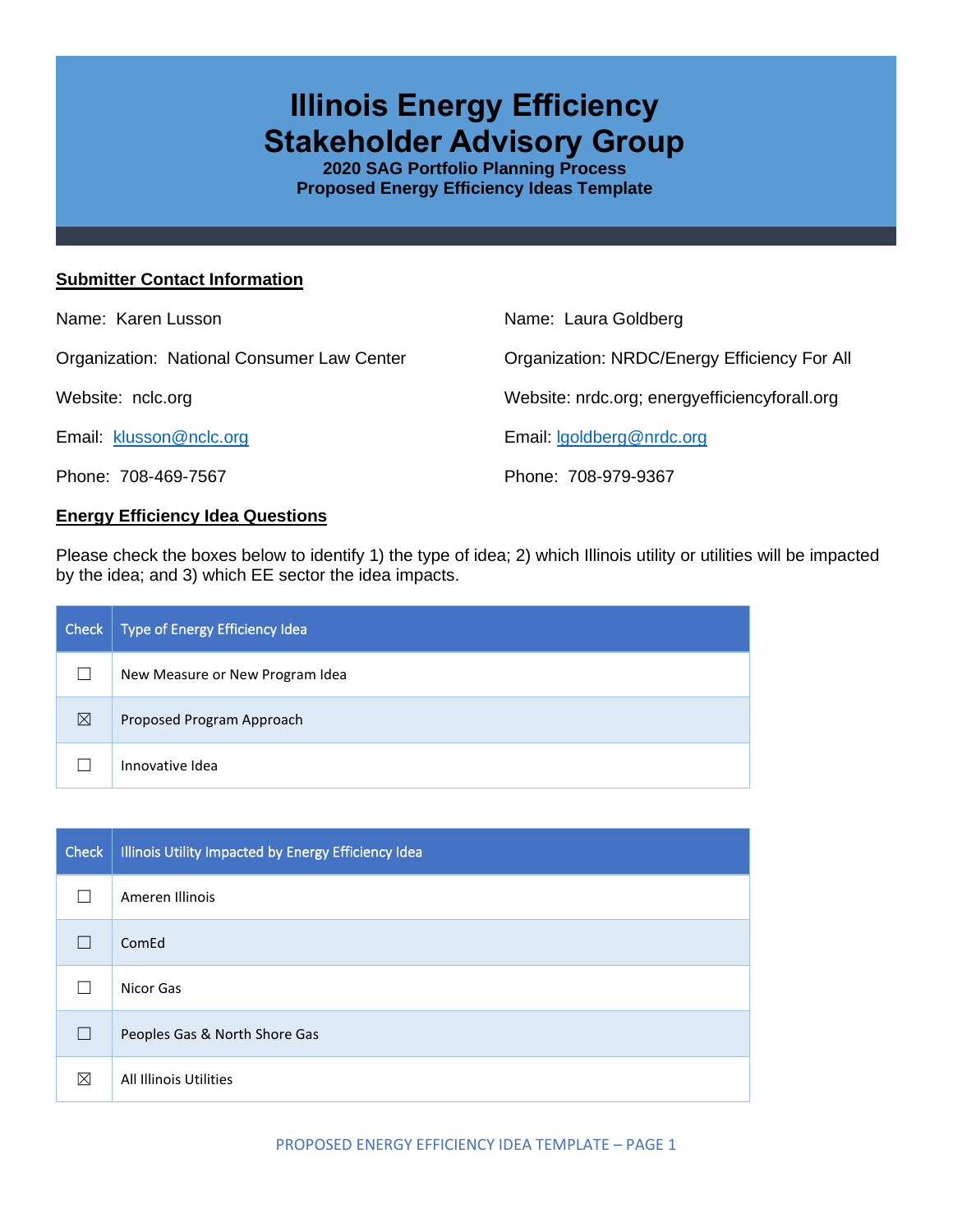| <b>Check</b> | <b>Energy Efficiency Sector Targeted by Energy Efficiency Idea</b>           |
|--------------|------------------------------------------------------------------------------|
| $\boxtimes$  | Residential Customers – Single Family (non-income qualified/income eligible) |
| $\boxtimes$  | Residential Customers – Multifamily (non-income qualified/income eligible)   |
| $\boxtimes$  | Residential Customers - Single Family Income Qualified/Income Eligible       |
| $\boxtimes$  | Residential Customers - Multifamily Income Qualified/Income Eligible         |
| ⊠            | Small Business Customers (commercial & industrial sector)                    |
| $\boxtimes$  | Medium/Large Business Customers (commercial & industrial sector)             |
|              | Other (research & development, emerging technologies, market transformation) |

## **Additional Questions**

1. **Description of Idea:** Describe the proposed idea, including the purpose of the suggested idea and rationale. Describe whether this is an idea that could be implemented in an existing EE program, or whether the idea involves establishing a new measure or program. Please indicate whether additional research may be required before implementation.

*Questions to consider: What issue will this proposed change resolve? Will the proposed change increase participation and result in increased energy savings? Will this reduce costs? Will this increase customer satisfaction? Will this help achieve statutory goals? Will this help increase program penetration?* 

# **OPERATIONALIZING THE GOALS OF THE FUTURE ENERGY JOBS ACT**

NCLC and NRDC seek to ensure that the goals of FEJA to employ more local, diverse vendors in the delivery of energy efficiency programs is achieved – not just for IQ programs, but for all program areas.

#### Background:

Section 8-103B(c) of the Public Utilities Act provides, in relevant part:

Implementation of energy efficiency measures and programs targeted at lowincome households should be contracted, when it is practicable, to independent third parties that have demonstrated capabilities to serve such households, with a preference for not-for-profit entities and government agencies that have existing relationships with or experience serving low-income communities in the State.

220 ILCS 5/8-103B(c).

PROPOSED ENERGY EFFICIENCY IDEA TEMPLATE – PAGE 2 The electric utilities are also required to "convene a low-income energy efficiency advisory committee to assist in the design and evaluation of the low-income energy efficiency programs. The committee shall be comprised of the electric utilities subject to the requirements of this Section, the gas utilities subject to the requirements of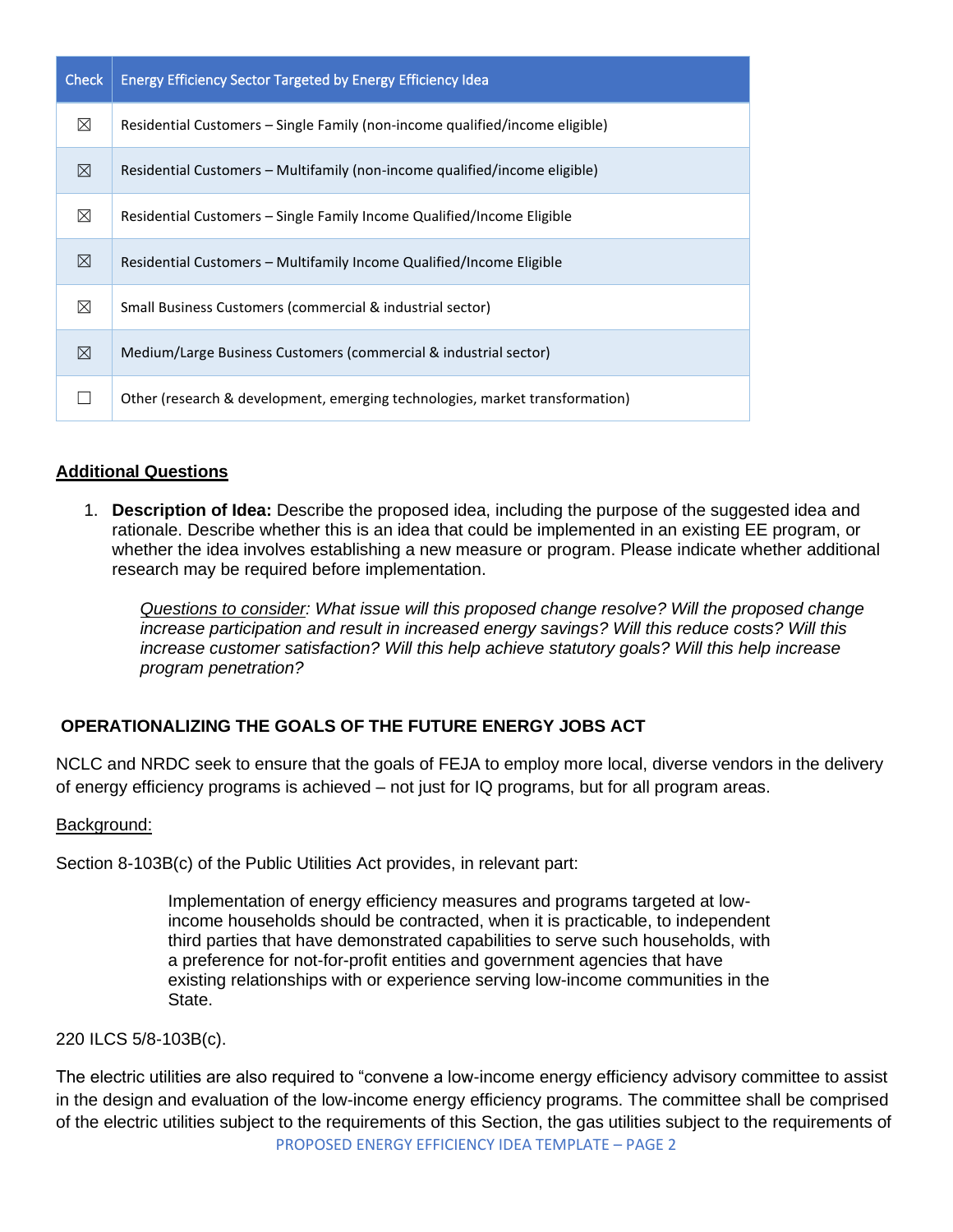Section 8-104 of this Act, the utilities' low-income energy efficiency implementation contractors, and representatives of community-based organizations."

# Proposal:

Given these statutory directives, NCLC and NRDC would like to see increased transparency on how implementers are chosen, and how the utilities' contracting structure is configured -- particularly within the income qualified (IQ) program area. This includes increased reporting, such as the names of the implementers and subcontractors, the levels of contracting and which entities report to whom. A visual diagram would be helpful.

With those goals in mind, we seek to engage the utilities in a facilitated conversation, through the SAG portfolio planning process, with a goal of increasing the number of local, diverse vendors and subcontractors to deliver energy efficiency programs, and establishing clearly identified goals (and ongoing reporting requirements) going forward. Local diverse vendors and subcontractors and any interested stakeholders should be included in the discussion. It is also NCLC's and NRDC's understanding that in some instances, local vendors that have been hired are required to report to larger, national firms that put the small businesses and local Illinois not-forprofit implementers in the position of providing information to potential, future competitors. There should be a discussion of whether or not these layers of contracting are needed, particularly as utilities have increased their own, in-house energy efficiency program staffs. Increasing training opportunities, making RFPs more accessible, and other issues raised at previous IQ and SAG meetings on this topic should be a part of this discussion as well, with a goal for reaching consensus and a clear process for increasing local diverse vendor and subcontractors going forward.

2. **Implementation:** How will this idea be delivered to the target market? Describe marketing strategies used to reach the target market and minimize market confusion.

# N/A

3. **Background:** Describe where the idea originated from, including whether this idea has been successfully implemented in other jurisdictions. Provide specific background information that will help utilities and SAG participants understand the proposed idea.

*Questions to consider: In what jurisdiction has this idea been successfully implemented? Do you have information on eligible customers, participation achieved, and/or savings achieved? Do you have access to reports describing the successful idea / program approach?* 

Section 8-103B(c) of the Public Utilities Act, other FEJA provisions that highlight the need to engage communities that have been foreclosed from jobs opportunities.

4. **Idea Impact:** Provide additional information on the customer segment that will be targeted with the program idea, including how and why this idea will have a positive impact on customers participating in Illinois EE programs.

*Questions to consider: What level of impact will this idea have on current EE programs? How much additional market share do you estimate this change will impact?*

N/A

5. **Duration:** Is this idea intended to be offered for the duration of the 4-year EE Plan or as a pilot measure or program?

Intended for the duration of the 4-year program cycle